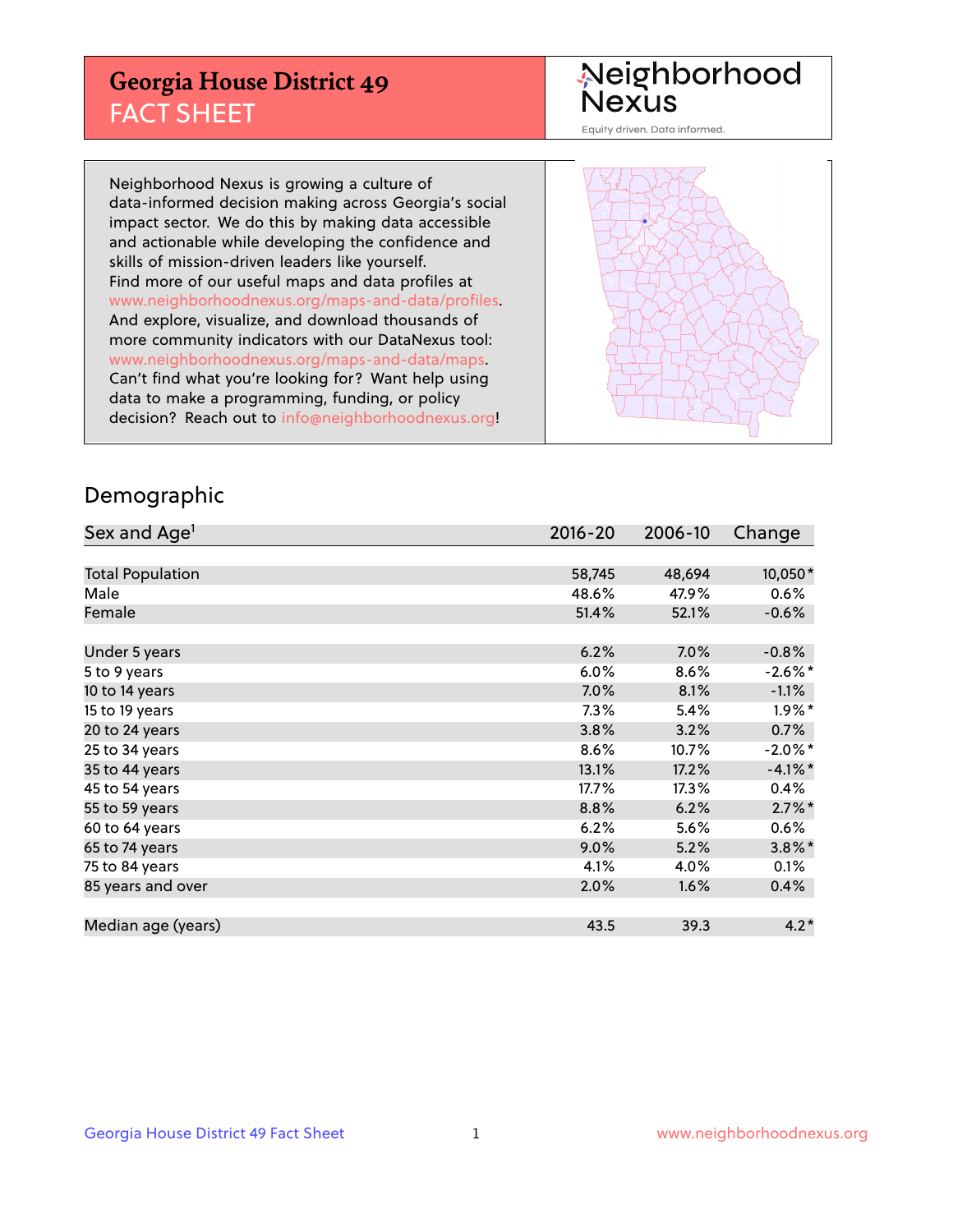## Demographic, continued...

| Race <sup>2</sup>                                            | $2016 - 20$ | 2006-10 | Change      |
|--------------------------------------------------------------|-------------|---------|-------------|
| <b>Total population</b>                                      | 58,745      | 48,694  | 10,050*     |
| One race                                                     | 96.6%       | 98.2%   | $-1.6\%$ *  |
| White                                                        | 71.7%       | 81.6%   | $-10.0\%$ * |
| <b>Black or African American</b>                             | 10.3%       | 7.2%    | $3.1\%$ *   |
| American Indian and Alaska Native                            | 0.2%        | 0.0%    | 0.2%        |
| Asian                                                        | 13.2%       | 7.1%    | $6.1\%$ *   |
| Native Hawaiian and Other Pacific Islander                   | 0.0%        | 0.4%    | $-0.4%$     |
| Some other race                                              | 1.2%        | 1.8%    | $-0.7%$     |
| Two or more races                                            | 3.4%        | 1.8%    | $1.6\%$ *   |
| Race alone or in combination with other race(s) <sup>3</sup> | $2016 - 20$ | 2006-10 | Change      |
| Total population                                             | 58,745      | 48,694  | 10,050*     |
| White                                                        | 74.5%       | 83.2%   | $-8.6\%$ *  |
| <b>Black or African American</b>                             | 11.9%       | 7.6%    | 4.3%*       |
| American Indian and Alaska Native                            | 0.4%        | 0.7%    | $-0.3%$     |
| Asian                                                        | 15.1%       | 7.7%    | $7.3\%$ *   |
| Native Hawaiian and Other Pacific Islander                   | 0.1%        | 0.4%    | $-0.3%$     |
| Some other race                                              | 1.9%        | 2.2%    | $-0.4%$     |
|                                                              |             |         |             |
| Hispanic or Latino and Race <sup>4</sup>                     | $2016 - 20$ | 2006-10 | Change      |
| <b>Total population</b>                                      | 58,745      | 48,694  | 10,050*     |
| Hispanic or Latino (of any race)                             | 5.9%        | 6.9%    | $-1.0%$     |
| Not Hispanic or Latino                                       | 94.1%       | 93.1%   | 1.0%        |
| White alone                                                  | 66.8%       | 76.7%   | $-9.8%$ *   |
| Black or African American alone                              | 10.1%       | 7.1%    | $3.0\%$ *   |
| American Indian and Alaska Native alone                      | 0.2%        | 0.0%    | 0.2%        |
| Asian alone                                                  | 13.1%       | 7.1%    | $6.0\%$ *   |
| Native Hawaiian and Other Pacific Islander alone             | 0.0%        | 0.4%    | $-0.4%$     |
| Some other race alone                                        | 0.9%        | 0.1%    | 0.8%        |
| Two or more races                                            | 2.9%        | 1.6%    | $1.3\%$ *   |
| U.S. Citizenship Status <sup>5</sup>                         | $2016 - 20$ | 2006-10 | Change      |
|                                                              |             |         |             |
| Foreign-born population                                      | 12,003      | 7,164   | 4,839*      |
| Naturalized U.S. citizen                                     | 50.5%       | 37.8%   | 12.7%*      |
| Not a U.S. citizen                                           | 49.5%       | 62.2%   | $-12.7\%$ * |
| Citizen, Voting Age Population <sup>6</sup>                  | 2016-20     | 2006-10 | Change      |
| Citizen, 18 and over population                              | 39,705      | 31,472  | 8,233*      |
| Male                                                         | 47.3%       | 45.8%   | 1.5%        |
| Female                                                       | 52.7%       | 54.2%   | $-1.5%$     |
|                                                              |             |         |             |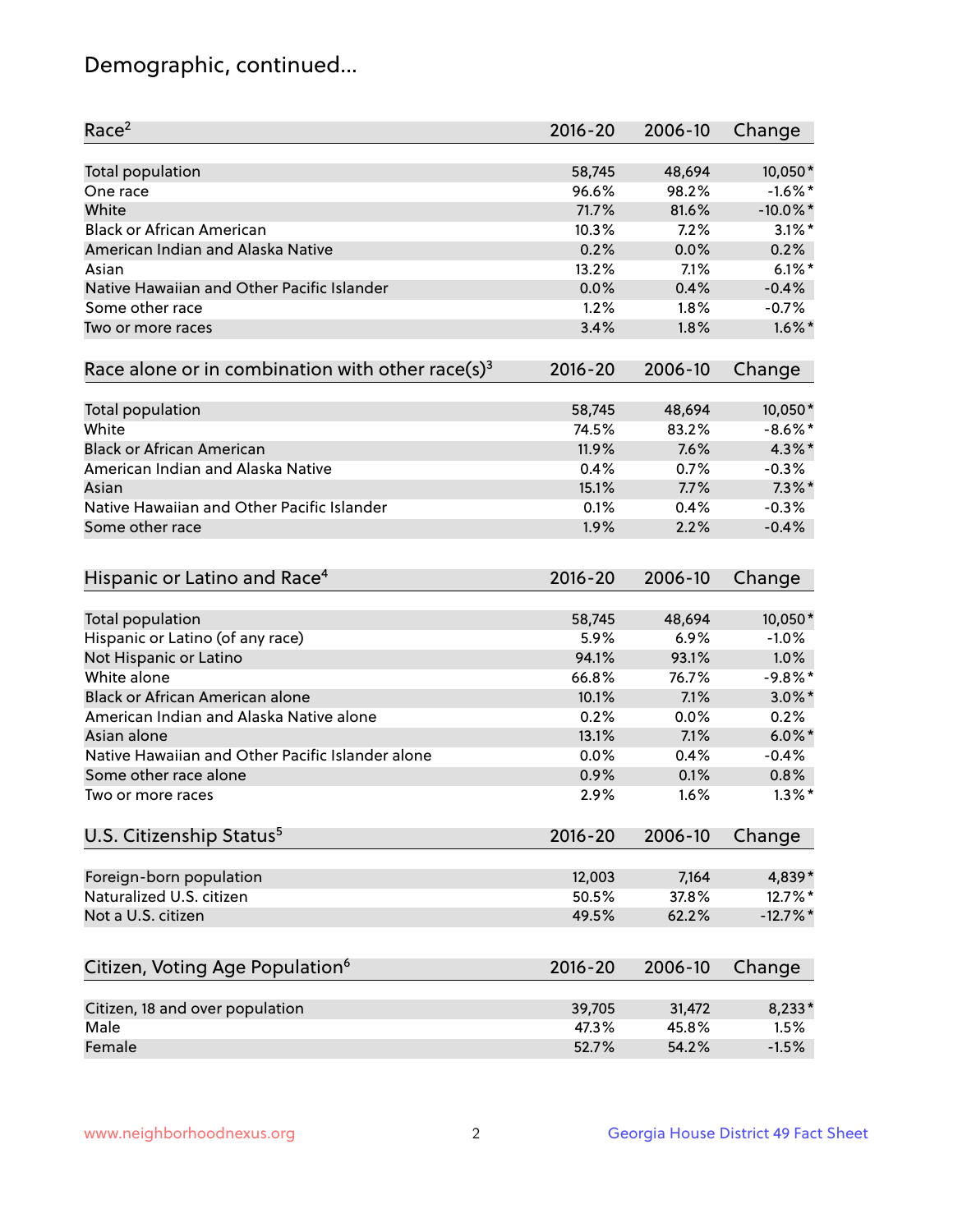#### Economic

| Income <sup>7</sup>                                 | $2016 - 20$ | 2006-10 | Change     |
|-----------------------------------------------------|-------------|---------|------------|
|                                                     |             |         |            |
| All households                                      | 21,677      | 18,521  | $3,156*$   |
| Less than \$10,000                                  | 1.8%        | 2.9%    | $-1.0%$    |
| \$10,000 to \$14,999                                | 1.3%        | 1.8%    | $-0.5%$    |
| \$15,000 to \$24,999                                | 4.2%        | 3.9%    | 0.3%       |
| \$25,000 to \$34,999                                | 5.2%        | 5.2%    | $-0.0%$    |
| \$35,000 to \$49,999                                | 5.9%        | 9.6%    | $-3.8\%$ * |
| \$50,000 to \$74,999                                | 9.9%        | 16.1%   | $-6.2\%$ * |
| \$75,000 to \$99,999                                | 12.0%       | 12.0%   | $-0.0%$    |
| \$100,000 to \$149,999                              | 18.0%       | 21.4%   | $-3.3\%$ * |
| \$150,000 to \$199,999                              | 12.3%       | 12.9%   | $-0.6%$    |
| \$200,000 or more                                   | 29.4%       | 14.2%   | 15.2%*     |
| Median household income (dollars)                   | 128,049     | 96,816  | 31,233*    |
| Mean household income (dollars)                     | 166,994     | 121,106 | 45,888*    |
| With earnings                                       | 83.6%       | 85.6%   | $-2.0\%$ * |
| Mean earnings (dollars)                             | 171,135     | 119,660 | 51,475*    |
| <b>With Social Security</b>                         | 26.3%       | 20.9%   | $5.4\%$ *  |
| Mean Social Security income (dollars)               | 23,700      | 18,114  | 5,586*     |
| With retirement income                              | 21.2%       | 15.2%   | $6.1\%$ *  |
| Mean retirement income (dollars)                    | 33,616      | 27,814  | 5,802*     |
| With Supplemental Security Income                   | $1.7\%$     | $1.3\%$ | 0.4%       |
| Mean Supplemental Security Income (dollars)         | 5,338       | 9,853   | $-4,515$   |
| With cash public assistance income                  | 1.7%        | 0.5%    | 1.1%       |
| Mean cash public assistance income (dollars)        | $\pmb{0}$   | 2,687   | $-2,687$   |
| With Food Stamp/SNAP benefits in the past 12 months | 1.5%        | 1.2%    | 0.4%       |
|                                                     |             |         |            |
| Families                                            | 16,035      | 13,354  | 2,682*     |
| Less than \$10,000                                  | 0.7%        | 1.9%    | $-1.2%$    |
| \$10,000 to \$14,999                                | 1.0%        | 0.4%    | 0.6%       |
| \$15,000 to \$24,999                                | 2.4%        | 2.6%    | $-0.3%$    |
| \$25,000 to \$34,999                                | 4.1%        | 3.6%    | 0.5%       |
| \$35,000 to \$49,999                                | 3.8%        | 5.7%    | $-1.8%$    |
| \$50,000 to \$74,999                                | 8.4%        | 13.9%   | $-5.6\%$ * |
| \$75,000 to \$99,999                                | 11.0%       | 11.9%   | $-0.9%$    |
| \$100,000 to \$149,999                              | 19.0%       | 25.1%   | $-6.2%$ *  |
| \$150,000 to \$199,999                              | 14.7%       | 16.5%   | $-1.8%$    |
| \$200,000 or more                                   | 35.0%       | 18.4%   | 16.6%*     |
| Median family income (dollars)                      | 149,375     | 116,787 | 32,588*    |
| Mean family income (dollars)                        | 188,747     | 140,712 | 48,035*    |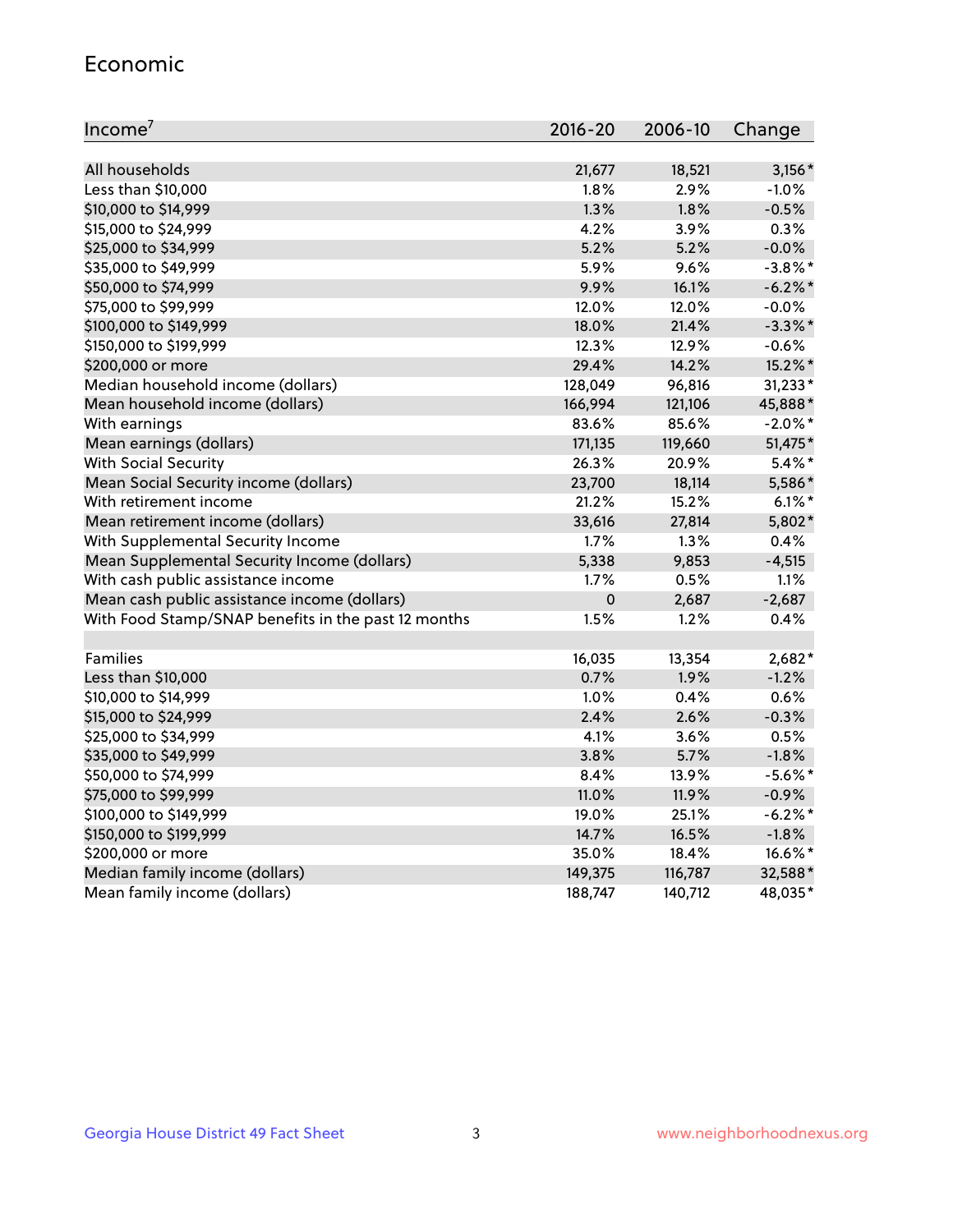## Economic, continued...

| Income, continued <sup>8</sup>                                        | $2016 - 20$ | 2006-10 | Change    |
|-----------------------------------------------------------------------|-------------|---------|-----------|
|                                                                       |             |         |           |
| Nonfamily households                                                  | 5,642       | 5,167   | 475       |
| Median nonfamily income (dollars)                                     | 72,004      | 51,872  | 20,132*   |
| Mean nonfamily income (dollars)                                       | 101,572     | 69,010  | 32,561*   |
| Median earnings for workers (dollars)                                 | 62,872      | 53,219  | $9,653*$  |
| Median earnings for male full-time, year-round workers                | (X)         | 88,114  | $(X)$ +   |
| (dollars)                                                             |             |         |           |
| Median earnings for female full-time, year-round workers<br>(dollars) | 74,190      | 52,245  | 21,946*   |
| Per capita income (dollars)                                           | 62,741      | 46,652  | 16,089*   |
|                                                                       |             |         |           |
| Families and People Below Poverty Level <sup>9</sup>                  | $2016 - 20$ | 2006-10 | Change    |
|                                                                       |             |         |           |
| <b>All families</b>                                                   | 3.1%        | 2.9%    | 0.2%      |
| With related children under 18 years                                  | 2.3%        | 3.7%    | $-1.4%$   |
| With related children under 5 years only                              | 1.7%        | 5.6%    | $-4.0%$   |
| Married couple families                                               | 2.3%        | 1.7%    | 0.7%      |
| With related children under 18 years                                  | 0.7%        | 1.5%    | $-0.9%$   |
| With related children under 5 years only                              | 1.7%        | 1.2%    | 0.6%      |
| Families with female householder, no husband present                  | 9.4%        | 12.5%   | $-3.1%$   |
| With related children under 18 years                                  | 12.9%       | 16.8%   | $-3.9%$   |
| With related children under 5 years only                              | 0.0%        | 51.9%   | $-51.9%$  |
| All people                                                            | 4.5%        | 3.8%    | 0.7%      |
| Under 18 years                                                        | 2.9%        | 4.1%    | $-1.1%$   |
| Related children under 18 years                                       | 2.8%        | 3.9%    | $-1.1%$   |
| Related children under 5 years                                        | 2.2%        | 4.6%    | $-2.4%$   |
| Related children 5 to 17 years                                        | 3.0%        | 3.7%    | $-0.6%$   |
| 18 years and over                                                     | 5.0%        | 3.7%    | 1.3%      |
| 18 to 64 years                                                        | 5.4%        | 3.4%    | 2.0%      |
| 65 years and over                                                     | 3.2%        | 5.0%    | $-1.9%$   |
| People in families                                                    | 3.5%        | 3.0%    | 0.5%      |
| Unrelated individuals 15 years and over                               | 11.2%       | 8.6%    | 2.6%      |
|                                                                       |             |         |           |
| Non-Hispanic white people                                             | 5.4%        | 2.8%    | $2.6\%$ * |
| Black or African-American people                                      | 3.5%        | 4.7%    | $-1.2%$   |
| Asian people                                                          | 1.2%        | 1.0%    | 0.2%      |
| Hispanic or Latino people                                             | 4.6%        | 17.4%   | $-12.8%$  |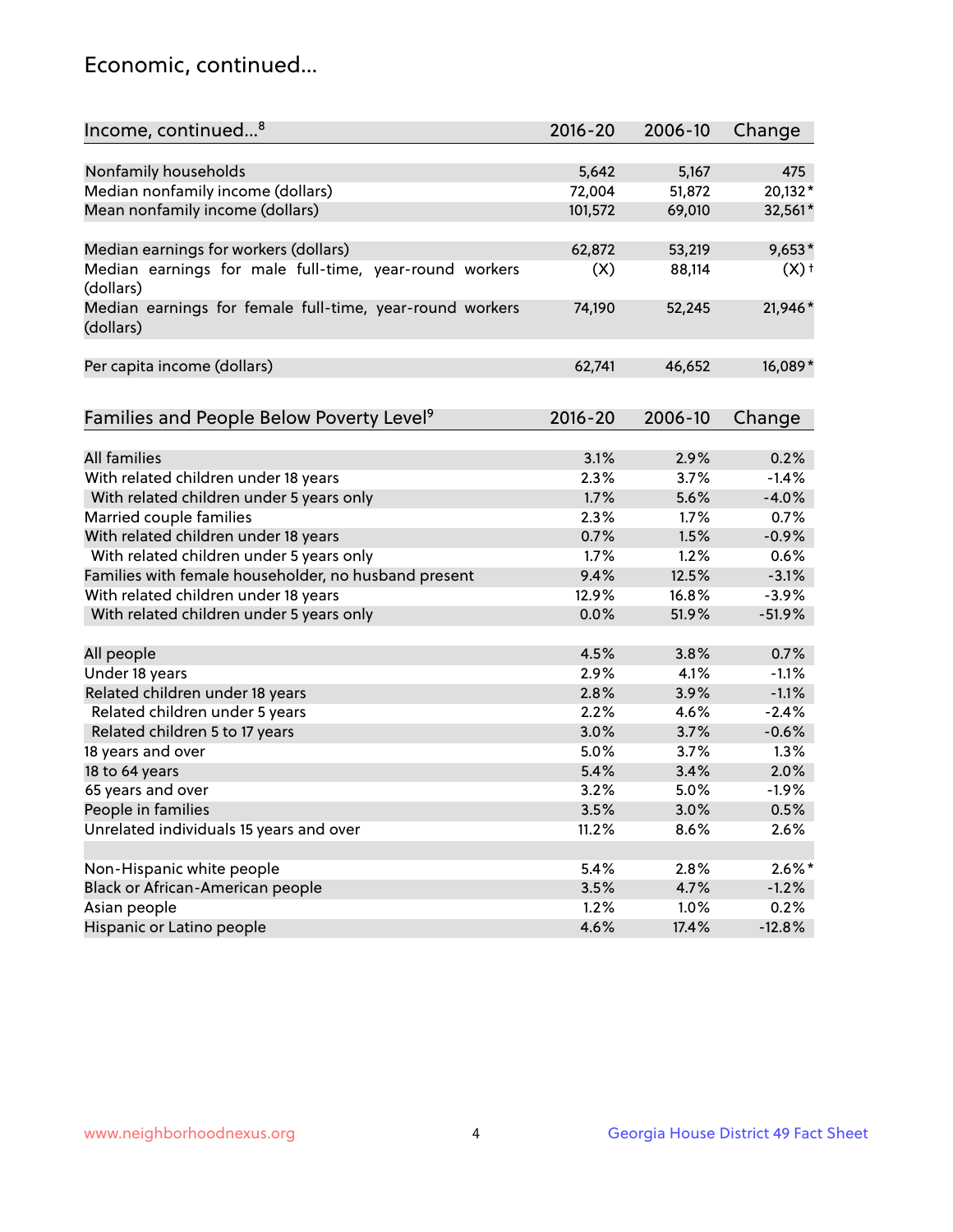## Employment

| Employment Status <sup>10</sup>                               | $2016 - 20$ | 2006-10 | Change    |
|---------------------------------------------------------------|-------------|---------|-----------|
|                                                               |             |         |           |
| Population 16 years and over                                  | 46,551      | 36,390  | $10,161*$ |
| In labor force                                                | 67.0%       | 70.1%   | $-3.1%$   |
| Civilian labor force                                          | 67.0%       | 70.1%   | $-3.1%$   |
| Employed                                                      | 63.5%       | 66.5%   | $-3.0%$   |
| Unemployed                                                    | 3.5%        | 3.6%    | $-0.1%$   |
| <b>Armed Forces</b>                                           | 0.0%        | 0.0%    | 0.0%      |
| Not in labor force                                            | 33.0%       | 29.9%   | 3.1%      |
|                                                               |             |         |           |
| Civilian labor force                                          | 31,185      | 25,503  | 5,683*    |
| <b>Unemployment Rate</b>                                      | 5.2%        | 5.1%    | 0.0%      |
| Females 16 years and over                                     | 24,033      | 19,421  | $4,612*$  |
| In labor force                                                | 58.6%       | 60.5%   | $-1.9%$   |
| Civilian labor force                                          | 58.5%       | 60.5%   | $-2.0%$   |
| Employed                                                      | 54.8%       | 56.6%   | $-1.8%$   |
|                                                               |             |         |           |
| Own children of the householder under 6 years                 | 4,179       | 4,058   | 121       |
| All parents in family in labor force                          | 58.7%       | 60.1%   | $-1.4%$   |
|                                                               |             |         |           |
| Own children of the householder 6 to 17 years                 | 9,741       | 9,298   | 443       |
| All parents in family in labor force                          | 72.1%       | 65.2%   | 6.9%      |
|                                                               |             |         |           |
| Industry <sup>11</sup>                                        | $2016 - 20$ | 2006-10 | Change    |
| Civilian employed population 16 years and over                | 29,566      | 24,190  | 5,376*    |
| Agriculture, forestry, fishing and hunting, and mining        | 0.1%        | 0.2%    | $-0.1%$   |
| Construction                                                  | 3.4%        | 4.7%    | $-1.2%$   |
| Manufacturing                                                 | 7.7%        | 9.3%    | $-1.6%$   |
| Wholesale trade                                               | 4.5%        | 5.0%    | $-0.5%$   |
| Retail trade                                                  | 8.8%        | 9.1%    | $-0.3%$   |
| Transportation and warehousing, and utilities                 | 5.0%        | 2.8%    | $2.2\%$ * |
| Information                                                   | 4.7%        | 5.7%    | $-1.0%$   |
| Finance and insurance, and real estate and rental and leasing | 12.0%       | 13.6%   | $-1.6%$   |
| Professional, scientific, and management, and administrative  | 25.2%       | 22.1%   | $3.1\%$ * |
| and waste management services                                 |             |         |           |
| Educational services, and health care and social assistance   | 16.6%       | 15.5%   | 1.1%      |
| Arts, entertainment, and recreation, and accommodation and    | 6.7%        | 7.4%    | $-0.7%$   |
| food services                                                 |             |         |           |
| Other services, except public administration                  | 3.5%        | 3.4%    | 0.1%      |
| Public administration                                         | 1.7%        | 1.2%    | 0.5%      |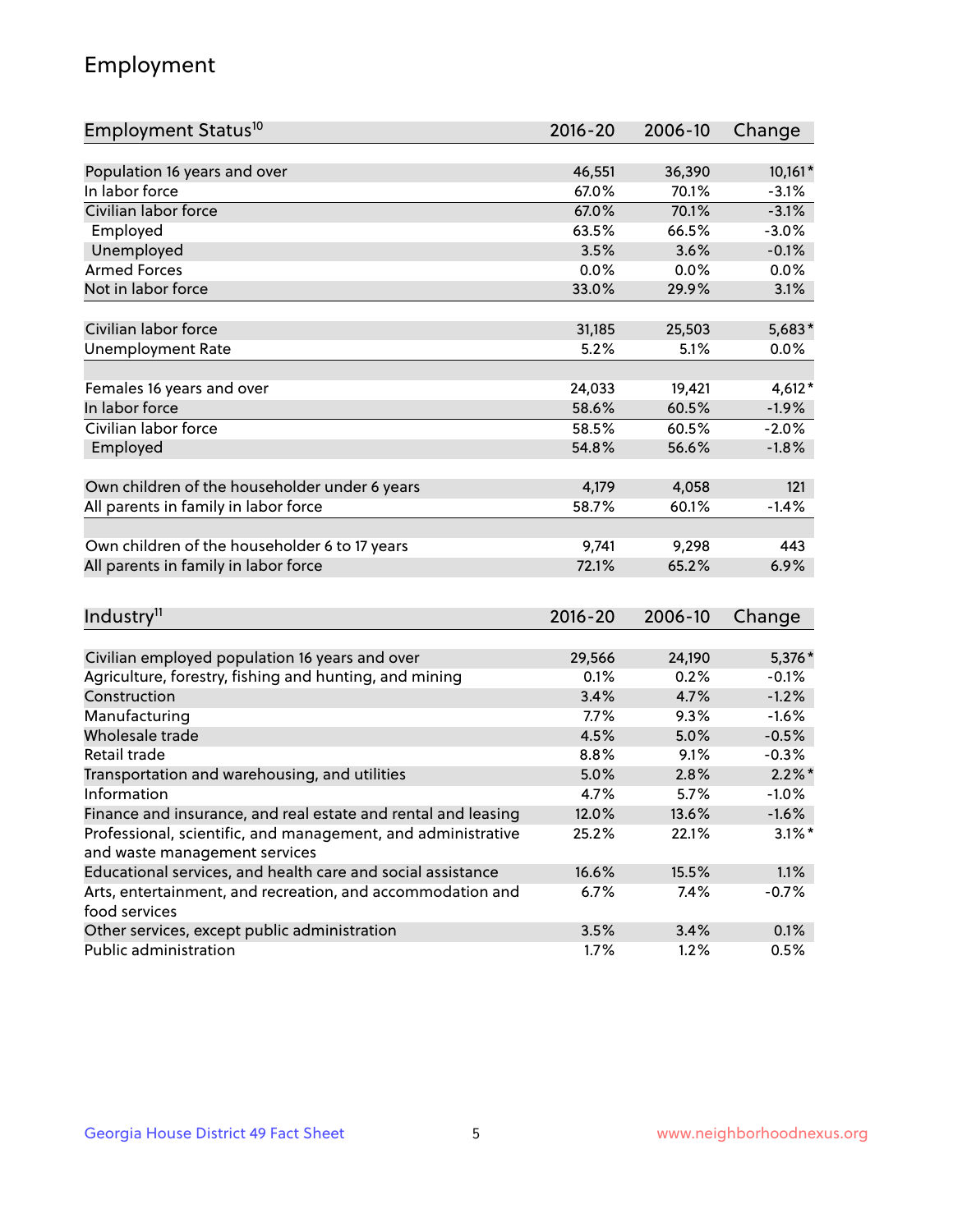## Employment, continued...

| Occupation <sup>12</sup>                                                   | $2016 - 20$ | 2006-10 | Change     |
|----------------------------------------------------------------------------|-------------|---------|------------|
| Civilian employed population 16 years and over                             | 29,566      | 24,190  | 5,376 *    |
| Management, business, science, and arts occupations                        | 62.7%       | 57.9%   | 4.9%       |
| Service occupations                                                        | 7.2%        | 8.1%    | $-1.0%$    |
| Sales and office occupations                                               | 23.8%       | 26.9%   | $-3.1\%$ * |
| Natural<br>and<br>resources,<br>construction,<br>maintenance               | 2.5%        | 3.8%    | $-1.3%$    |
| occupations                                                                |             |         |            |
| Production, transportation, and material moving occupations                | 3.8%        | 3.3%    | 0.5%       |
| Class of Worker <sup>13</sup>                                              | $2016 - 20$ | 2006-10 | Change     |
|                                                                            |             |         |            |
| Civilian employed population 16 years and over                             | 29,566      | 24,190  | 5,376*     |
| Private wage and salary workers                                            | 87.2%       | 86.5%   | 0.7%       |
| Government workers                                                         | 6.5%        | 7.0%    | $-0.5%$    |
| Self-employed in own not incorporated business workers                     | 6.0%        | 6.3%    | $-0.3%$    |
| Unpaid family workers                                                      | 0.2%        | 0.2%    | 0.0%       |
| Job Flows <sup>14</sup>                                                    | 2019        | 2010    | Change     |
|                                                                            |             |         |            |
| Total Jobs in district                                                     | 44,238      | 31,227  | 13,011     |
| Held by residents of district                                              | 6.0%        | 5.8%    | 0.2%       |
| Held by non-residents of district                                          | 94.0%       | 94.2%   | $-0.2%$    |
| Jobs by Industry Sector <sup>15</sup>                                      | 2019        | 2010    | Change     |
|                                                                            |             |         |            |
| Total Jobs in district                                                     | 44,238      | 31,227  | 13,011     |
| Goods Producing sectors                                                    | 3.8%        | 3.8%    | 0.1%       |
| Trade, Transportation, and Utilities sectors                               | 17.0%       | 21.8%   | $-4.8%$    |
| All Other Services sectors                                                 | 79.2%       | 74.5%   | 4.7%       |
| Total Jobs in district held by district residents                          | 2,648       | 1,804   | 844        |
|                                                                            | 4.3%        | 4.0%    | 0.3%       |
| <b>Goods Producing sectors</b>                                             |             | 17.0%   |            |
| Trade, Transportation, and Utilities sectors<br>All Other Services sectors | 13.5%       |         | $-3.5%$    |
|                                                                            | 82.3%       | 79.0%   | 3.2%       |
| Jobs by Earnings <sup>16</sup>                                             | 2019        | 2010    | Change     |
|                                                                            |             |         |            |
| Total Jobs in district                                                     | 44,238      | 31,227  | 13,011     |
| Jobs with earnings \$1250/month or less                                    | 20.7%       | 19.0%   | 1.7%       |
| Jobs with earnings \$1251/month to \$3333/month                            | 25.5%       | 29.1%   | $-3.6%$    |
| Jobs with earnings greater than \$3333/month                               | 53.8%       | 51.8%   | 1.9%       |
|                                                                            |             |         |            |
| Total Jobs in district held by district residents                          | 2,648       | 1,804   | 844        |
| Jobs with earnings \$1250/month or less                                    | 23.3%       | 22.9%   | 0.3%       |
| Jobs with earnings \$1251/month to \$3333/month                            | 21.8%       | 24.4%   | $-2.6%$    |
| Jobs with earnings greater than \$3333/month                               | 54.9%       | 52.7%   | 2.3%       |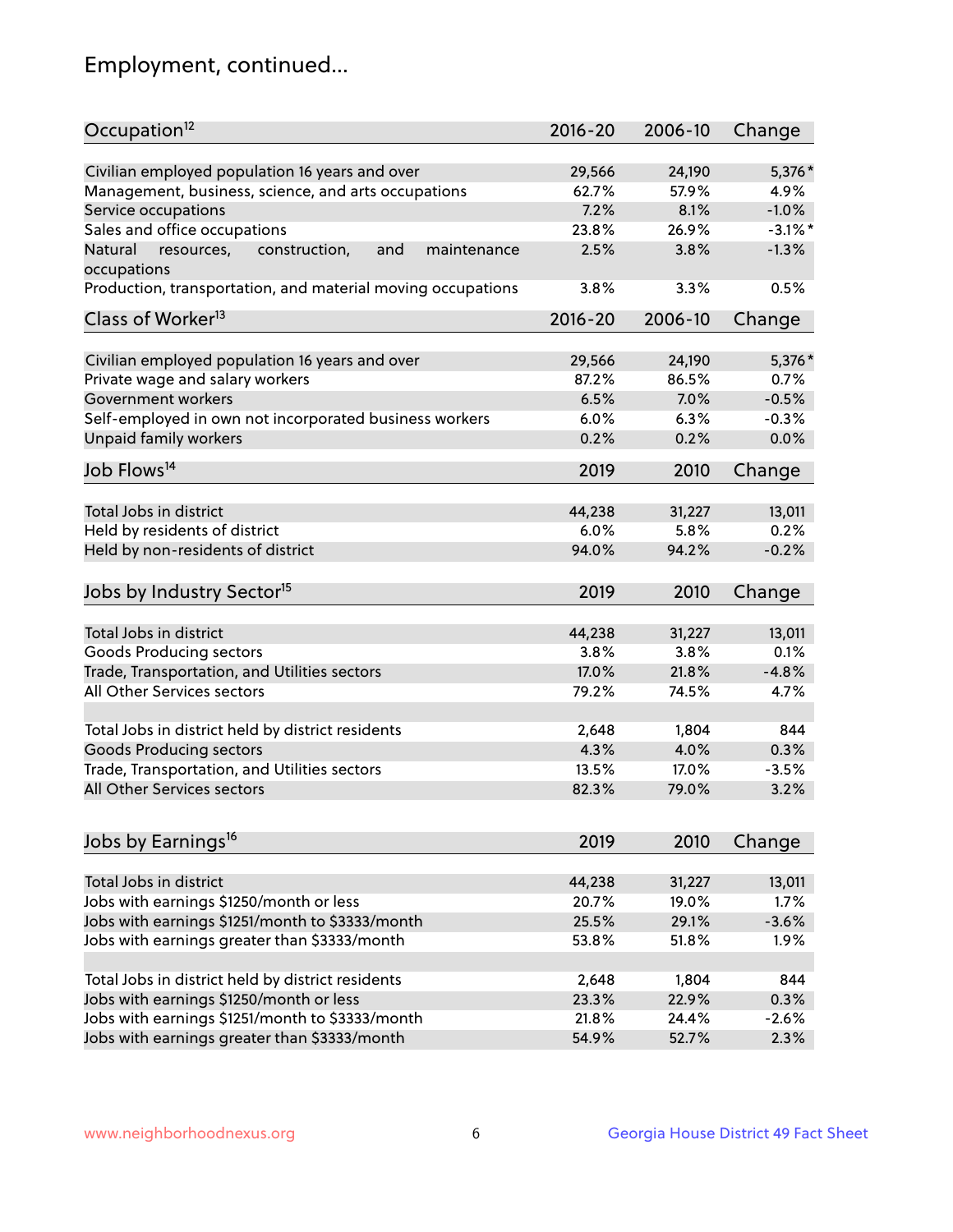## Employment, continued...

| Jobs by Age of Worker <sup>17</sup>               | 2019   | 2010   | Change  |
|---------------------------------------------------|--------|--------|---------|
|                                                   |        |        |         |
| Total Jobs in district                            | 44,238 | 31,227 | 13,011  |
| Jobs with workers age 29 or younger               | 23.2%  | 21.4%  | 1.7%    |
| Jobs with workers age 30 to 54                    | 57.0%  | 63.8%  | $-6.8%$ |
| Jobs with workers age 55 or older                 | 19.9%  | 14.8%  | 5.1%    |
|                                                   |        |        |         |
| Total Jobs in district held by district residents | 2,648  | 1.804  | 844     |
| Jobs with workers age 29 or younger               | 19.9%  | 19.0%  | 0.9%    |
| Jobs with workers age 30 to 54                    | 53.6%  | 62.7%  | $-9.1%$ |
| Jobs with workers age 55 or older                 | 26.5%  | 18.2%  | 8.3%    |

#### Education

| School Enrollment <sup>18</sup>                | $2016 - 20$ | 2006-10 | Change      |
|------------------------------------------------|-------------|---------|-------------|
|                                                |             |         |             |
| Population 3 years and over enrolled in school | 14,984      | 13,129  | 1,856*      |
| Nursery school, preschool                      | 10.8%       | 9.8%    | $1.0\%$     |
| Kindergarten                                   | 3.6%        | 5.6%    | $-2.0\%$ *  |
| Elementary school (grades 1-8)                 | 40.6%       | 50.7%   | $-10.1\%$ * |
| High school (grades 9-12)                      | 26.5%       | 20.5%   | $6.0\%$ *   |
| College or graduate school                     | 18.4%       | 13.4%   | $5.1\%$ *   |
| Educational Attainment <sup>19</sup>           | $2016 - 20$ | 2006-10 | Change      |
|                                                |             |         |             |
| Population 25 years and over                   | 40,896      | 32,975  | 7,921*      |
| Less than 9th grade                            | 1.2%        | $1.7\%$ | $-0.6%$     |
| 9th to 12th grade, no diploma                  | $1.7\%$     | $1.9\%$ | $-0.2%$     |
| High school graduate (includes equivalency)    | 8.9%        | 13.4%   | $-4.5%$ *   |
| Some college, no degree                        | 12.3%       | 15.8%   | $-3.5%$ *   |
| Associate's degree                             | 5.3%        | 5.9%    | $-0.6%$     |
| Bachelor's degree                              | 43.0%       | 40.1%   | $2.9\%$ *   |
| Graduate or professional degree                | 27.5%       | 21.0%   | $6.5%$ *    |
|                                                |             |         |             |
| Percent high school graduate or higher         | 97.1%       | 96.3%   | 0.8%        |
| Percent bachelor's degree or higher            | 70.5%       | 61.1%   | $9.4\%$     |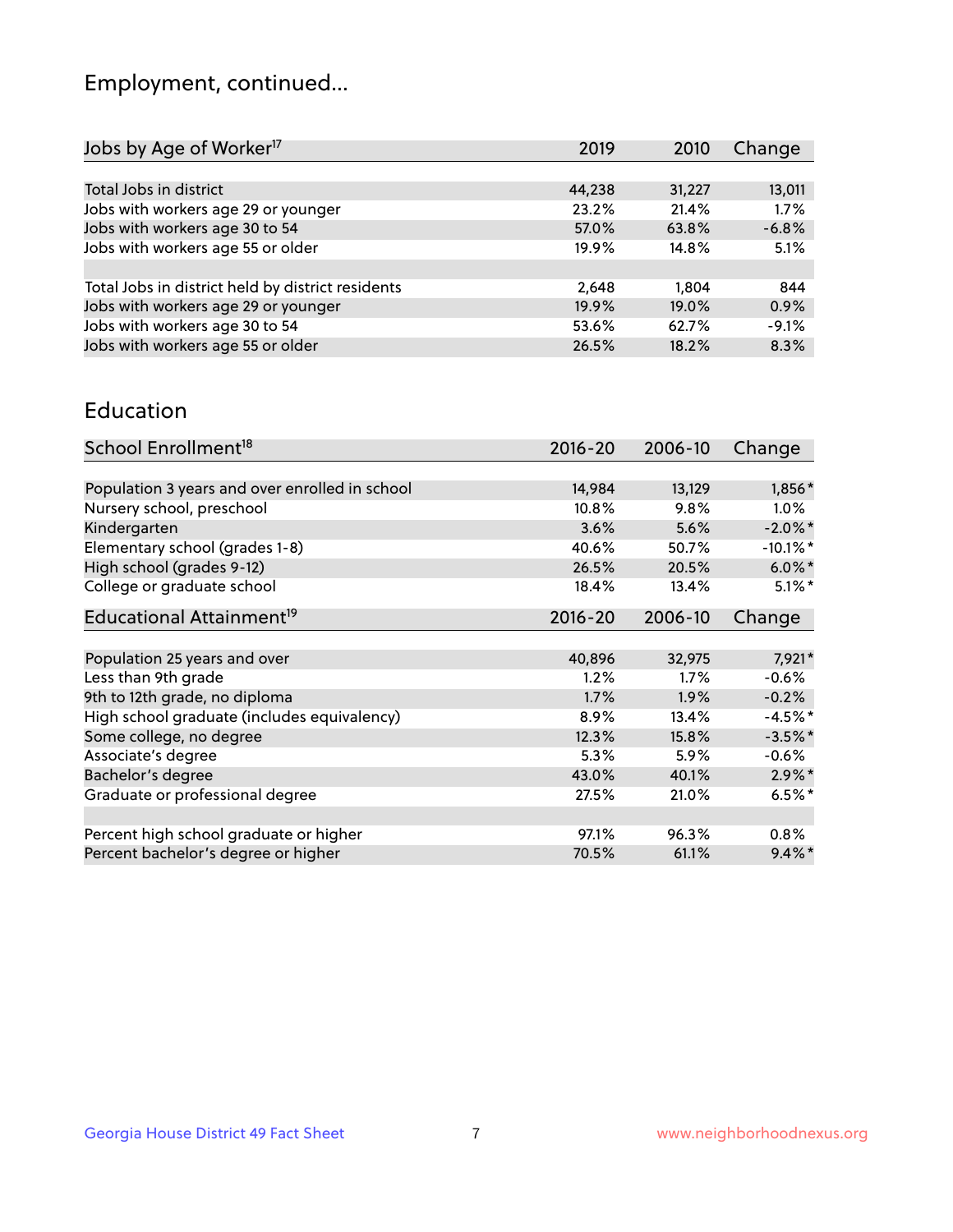## Housing

| Households by Type <sup>20</sup>                     | 2016-20 | 2006-10 | Change     |
|------------------------------------------------------|---------|---------|------------|
|                                                      |         |         |            |
| <b>Total households</b>                              | 21,677  | 18,521  | $3,156*$   |
| Family households (families)                         | 74.0%   | 72.1%   | $1.9\%$    |
| With own children under 18 years                     | 36.0%   | 38.6%   | $-2.7%$    |
| Married-couple family                                | 64.4%   | 62.8%   | 1.5%       |
| With own children of the householder under 18 years  | 30.0%   | 33.0%   | $-2.9\%$ * |
| Male householder, no wife present, family            | 2.3%    | 2.2%    | 0.1%       |
| With own children of the householder under 18 years  | 1.2%    | 1.1%    | 0.1%       |
| Female householder, no husband present, family       | 7.3%    | 7.1%    | 0.2%       |
| With own children of the householder under 18 years  | 4.7%    | 4.5%    | 0.2%       |
| Nonfamily households                                 | 26.0%   | 27.9%   | $-1.9%$    |
| Householder living alone                             | 21.3%   | 24.0%   | $-2.7%$    |
| 65 years and over                                    | 10.0%   | 8.2%    | $1.8\%$ *  |
|                                                      |         |         |            |
| Households with one or more people under 18 years    | 37.3%   | 39.9%   | $-2.6\%$ * |
| Households with one or more people 65 years and over | 27.9%   | 19.6%   | $8.3\%$ *  |
|                                                      |         |         |            |
| Average household size                               | 2.70    | 2.62    | $0.08*$    |
| Average family size                                  | 3.18    | 3.14    | 0.04       |
|                                                      |         |         |            |
| Housing Occupancy <sup>21</sup>                      | 2016-20 | 2006-10 | Change     |
|                                                      |         |         |            |
| Total housing units                                  | 22,714  | 19,792  | $2,922*$   |
| Occupied housing units                               | 95.4%   | 93.6%   | $1.9\%$ *  |
| Vacant housing units                                 | 4.6%    | 6.4%    | $-1.9%$    |
|                                                      |         |         |            |
| Homeowner vacancy rate                               | 0.8     | 3.4     | $-2.6*$    |
| Rental vacancy rate                                  | 8.1     | 7.9     | 0.2        |
|                                                      |         |         |            |
| Units in Structure <sup>22</sup>                     | 2016-20 | 2006-10 | Change     |
|                                                      |         |         |            |
| Total housing units                                  | 22,714  | 19,792  | $2,922*$   |
| 1-unit, detached                                     | 67.5%   | 69.5%   | $-1.9%$    |
| 1-unit, attached                                     | 12.4%   | 12.9%   | $-0.5%$    |
| 2 units                                              | 0.7%    | 0.5%    | 0.2%       |
| 3 or 4 units                                         | 2.2%    | 1.1%    | 1.1%       |
| 5 to 9 units                                         | 3.6%    | 1.8%    | 1.7%       |
| 10 to 19 units                                       | 5.6%    | 7.1%    | $-1.5%$    |
| 20 or more units                                     | 7.8%    | 6.9%    | 0.8%       |
| Mobile home                                          | 0.2%    | 0.2%    | $0.0\%$    |
| Boat, RV, van, etc.                                  | 0.1%    | 0.0%    | 0.1%       |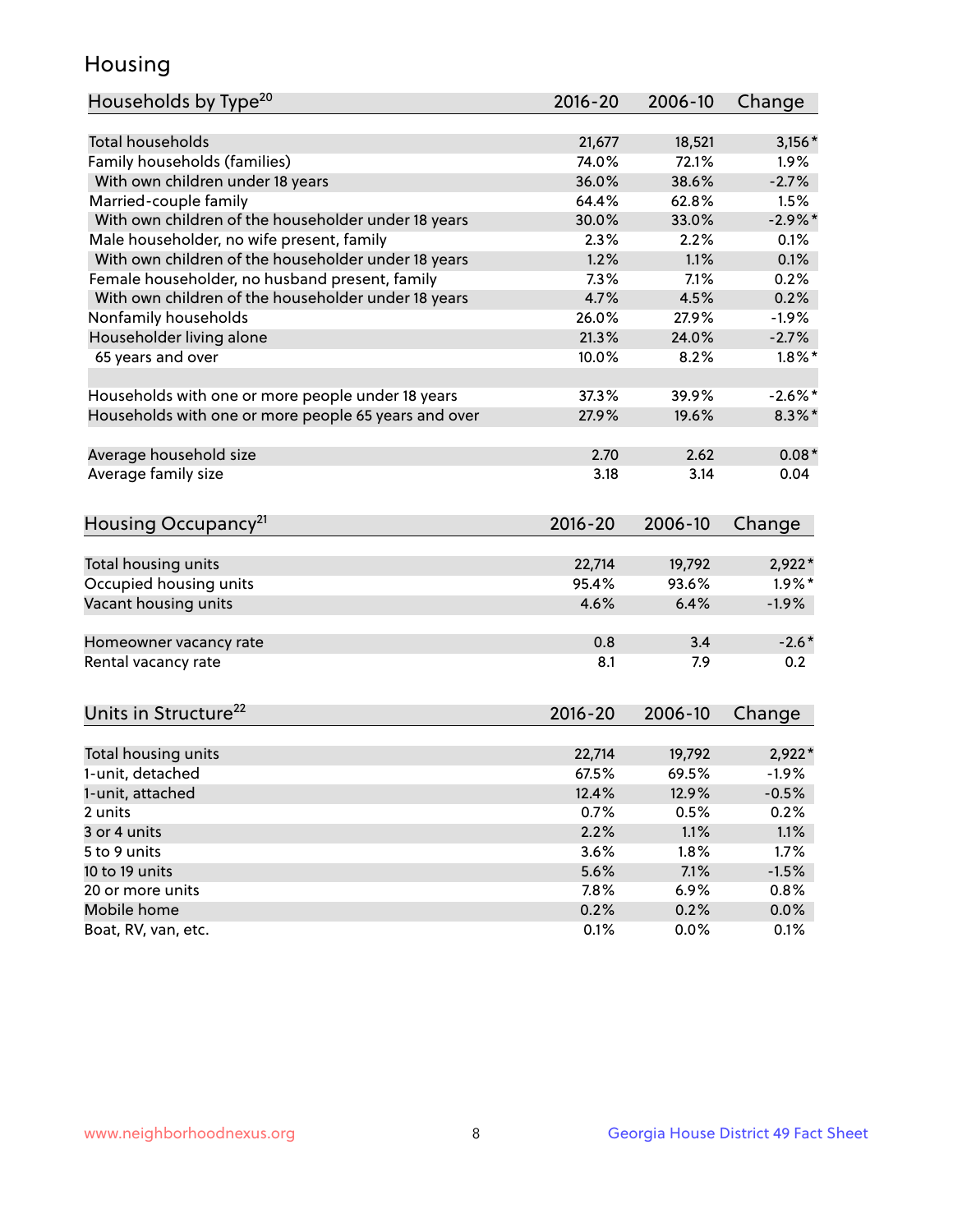## Housing, Continued...

| Year Structure Built <sup>23</sup>             | 2016-20     | 2006-10 | Change      |
|------------------------------------------------|-------------|---------|-------------|
| Total housing units                            | 22,714      | 19,792  | 2,922*      |
| Built 2014 or later                            | 5.2%        | (X)     | (X)         |
| Built 2010 to 2013                             | 4.2%        | (X)     | (X)         |
| Built 2000 to 2009                             | 23.2%       | 22.3%   | 0.9%        |
| Built 1990 to 1999                             | 31.7%       | 36.5%   | $-4.8\%$ *  |
| Built 1980 to 1989                             | 21.7%       | 23.4%   | $-1.7%$     |
| Built 1970 to 1979                             | 9.6%        | 12.4%   | $-2.8\%$ *  |
| Built 1960 to 1969                             | 3.0%        | 3.0%    | 0.0%        |
| Built 1950 to 1959                             | 0.8%        | 1.2%    | $-0.4%$     |
| Built 1940 to 1949                             | 0.1%        | 0.7%    | $-0.6%$     |
| Built 1939 or earlier                          | 0.5%        | 0.5%    | $-0.0%$     |
| Housing Tenure <sup>24</sup>                   | $2016 - 20$ | 2006-10 | Change      |
| Occupied housing units                         | 21,677      | 18,521  | $3,156*$    |
| Owner-occupied                                 | 77.5%       | 79.1%   | $-1.6%$     |
| Renter-occupied                                | 22.5%       | 20.9%   | 1.6%        |
| Average household size of owner-occupied unit  | 2.77        | 2.72    | $0.05*$     |
| Average household size of renter-occupied unit | 2.46        | 2.21    | $0.25*$     |
| Residence 1 Year Ago <sup>25</sup>             | $2016 - 20$ | 2006-10 | Change      |
| Population 1 year and over                     | 57,812      | 48,094  | $9,718*$    |
| Same house                                     | 86.2%       | 87.1%   | $-0.8%$     |
| Different house in the U.S.                    | 12.1%       | 12.4%   | $-0.2%$     |
| Same county                                    | 7.2%        | 5.0%    | $2.2\%$ *   |
| Different county                               | 4.9%        | 7.3%    | $-2.4\%$ *  |
| Same state                                     | 2.5%        | 2.5%    | 0.0%        |
| Different state                                | 2.5%        | 4.9%    | $-2.4\%$ *  |
| Abroad                                         | 1.6%        | 0.6%    | $1.1\%$ *   |
| Value of Housing Unit <sup>26</sup>            | $2016 - 20$ | 2006-10 | Change      |
| Owner-occupied units                           | 16,799      | 14,653  | $2,146*$    |
| Less than \$50,000                             | 1.2%        | 0.6%    | 0.6%        |
| \$50,000 to \$99,999                           | 0.5%        | 0.2%    | 0.3%        |
| \$100,000 to \$149,999                         | 1.5%        | 4.0%    | $-2.5%$     |
| \$150,000 to \$199,999                         | 2.9%        | 8.4%    | $-5.6\%$ *  |
| \$200,000 to \$299,999                         | 14.1%       | 27.5%   | $-13.4\%$ * |
| \$300,000 to \$499,999                         | 44.4%       | 39.3%   | $5.1\%$ *   |
| \$500,000 to \$999,999                         | 33.1%       | 18.2%   | 14.8%*      |
| \$1,000,000 or more                            | 2.4%        | 1.7%    | 0.7%        |
| Median (dollars)                               | 424,335     | 335,121 | 89,214*     |
| Mortgage Status <sup>27</sup>                  | $2016 - 20$ | 2006-10 | Change      |
| Owner-occupied units                           | 16,799      | 14,653  | $2,146*$    |
| Housing units with a mortgage                  | 72.1%       | 82.7%   | $-10.6\%$ * |
| Housing units without a mortgage               | 27.9%       | 17.3%   | 10.6%*      |
|                                                |             |         |             |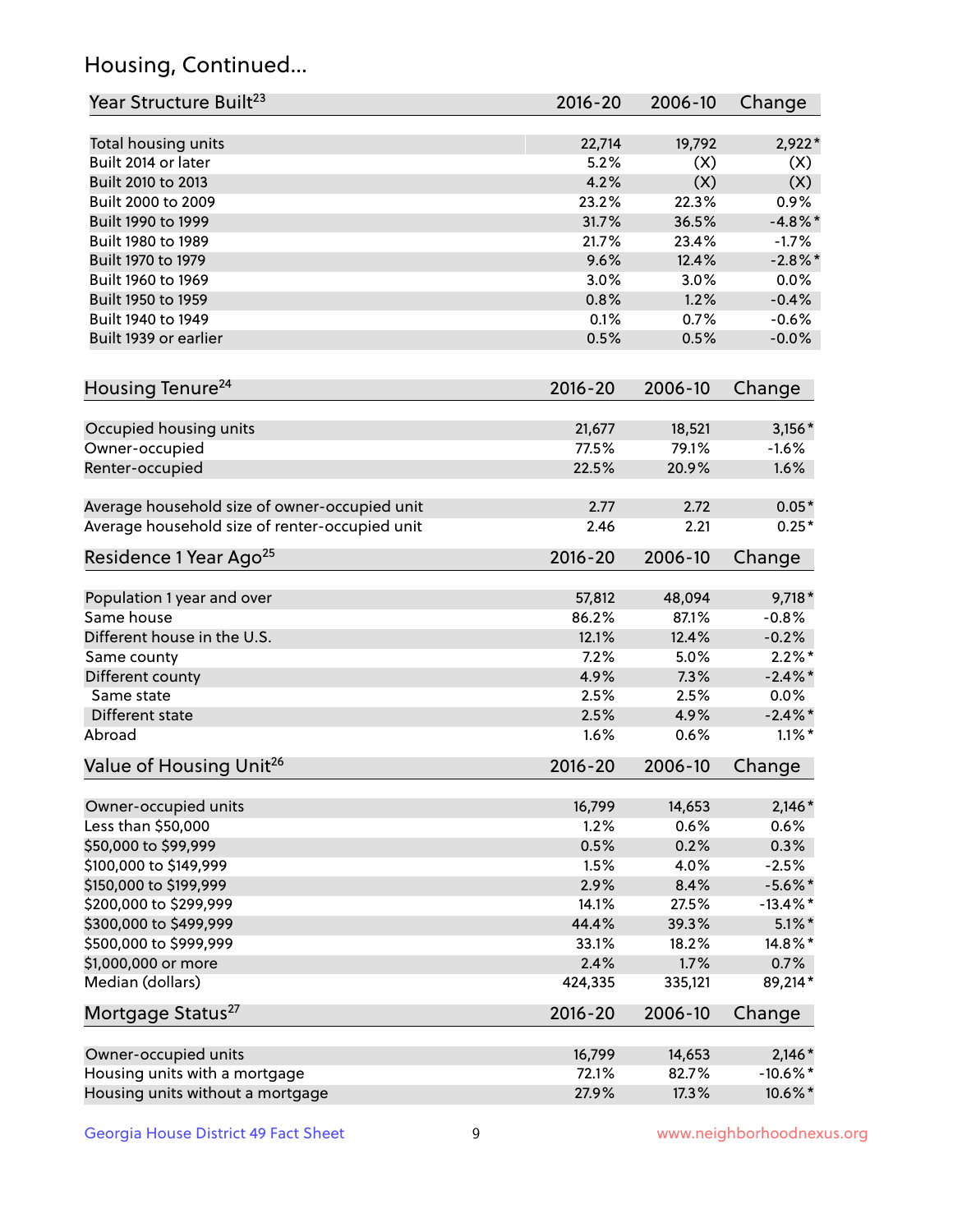## Housing, Continued...

| Selected Monthly Owner Costs <sup>28</sup>                                            | 2016-20 | 2006-10 | Change     |
|---------------------------------------------------------------------------------------|---------|---------|------------|
| Housing units with a mortgage                                                         | 12,115  | 12,115  | $-1$       |
| Less than \$300                                                                       | 0.6%    | 0.0%    | 0.6%       |
| \$300 to \$499                                                                        | 0.0%    | 0.6%    | $-0.6%$    |
| \$500 to \$999                                                                        | 3.2%    | 3.1%    | 0.0%       |
| \$1,000 to \$1,499                                                                    | 11.3%   | 15.2%   | $-3.9\%$ * |
| \$1,500 to \$1,999                                                                    | 24.2%   | 22.6%   | 1.6%       |
| \$2,000 to \$2,999                                                                    | 35.9%   | 36.7%   | $-0.8%$    |
| \$3,000 or more                                                                       | 24.8%   | 21.9%   | 3.0%       |
| Median (dollars)                                                                      | 2,307   | 2,210   | $97*$      |
|                                                                                       |         |         |            |
| Housing units without a mortgage                                                      | 4,684   | 2,538   | $2,146*$   |
| Less than \$150                                                                       | 1.0%    | 1.3%    | $-0.3%$    |
| \$150 to \$249                                                                        | 1.0%    | 1.2%    | $-0.3%$    |
| \$250 to \$349                                                                        | 2.1%    | 6.7%    | $-4.7%$    |
| \$350 to \$499                                                                        | 16.3%   | 21.8%   | $-5.5%$    |
| \$500 to \$699                                                                        | 25.7%   | 36.2%   | $-10.4%$   |
| \$700 or more                                                                         | 53.9%   | 32.7%   | $21.2\%$ * |
| Median (dollars)                                                                      | 735     | 615     | $120*$     |
| Household Income <sup>29</sup>                                                        |         |         |            |
| Housing units with a mortgage (excluding units where<br>SMOCAPI cannot be computed)   | 12,035  | 12,094  | $-59$      |
| Less than 20.0 percent                                                                | 59.9%   | 39.9%   | 20.0%*     |
| 20.0 to 24.9 percent                                                                  | 15.0%   | 19.4%   | $-4.4\%$ * |
| 25.0 to 29.9 percent                                                                  | 7.4%    | 11.2%   | $-3.8\%$ * |
| 30.0 to 34.9 percent                                                                  | 4.5%    | 8.1%    | $-3.6\%$ * |
| 35.0 percent or more                                                                  | 13.2%   | 21.4%   | $-8.2\%$ * |
| Not computed                                                                          | 80      | 21      | 58         |
| Housing unit without a mortgage (excluding units where<br>SMOCAPI cannot be computed) | 4,657   | 2,492   | $2,165*$   |
| Less than 10.0 percent                                                                | 59.1%   | 40.1%   | 19.1%      |
| 10.0 to 14.9 percent                                                                  | 13.0%   | 16.5%   | $-3.5%$    |
| 15.0 to 19.9 percent                                                                  | 8.3%    | 10.0%   | $-1.7%$    |
| 20.0 to 24.9 percent                                                                  | 5.7%    | 11.5%   | $-5.8%$    |
| 25.0 to 29.9 percent                                                                  | 3.3%    | 3.3%    | 0.1%       |
| 30.0 to 34.9 percent                                                                  | 2.1%    | 3.7%    | $-1.6%$    |
| 35.0 percent or more                                                                  | 8.5%    | 15.0%   | $-6.5%$    |
| Not computed                                                                          | 27      | 46      | $-18$      |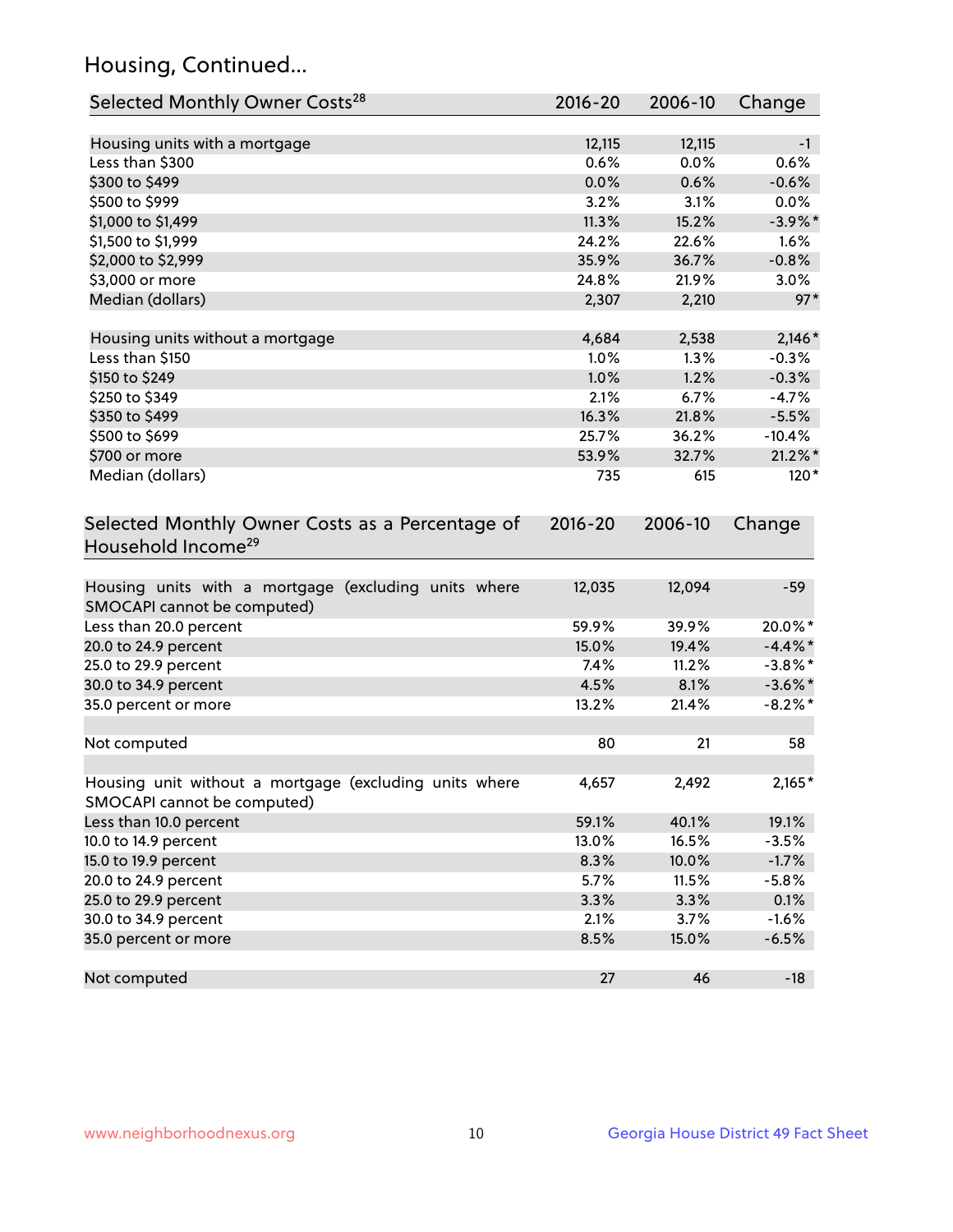## Housing, Continued...

| Gross Rent <sup>30</sup>   | 2016-20 | 2006-10 | Change      |
|----------------------------|---------|---------|-------------|
|                            |         |         |             |
| Occupied units paying rent | 4,679   | 3,753   | $926*$      |
| Less than \$200            | 0.3%    | 0.4%    | $-0.1%$     |
| \$200 to \$499             | 2.4%    | 2.1%    | 0.3%        |
| \$500 to \$749             | 1.1%    | 5.5%    | $-4.4%$     |
| \$750 to \$999             | 3.1%    | 29.4%   | $-26.3\%$ * |
| \$1,000 to \$1,499         | 40.4%   | 42.5%   | $-2.1%$     |
| \$1,500 to \$1,999         | 28.3%   | 11.9%   | 16.4%*      |
| \$2,000 or more            | 24.4%   | 8.1%    | $16.3\%$ *  |
| Median (dollars)           | 1,548   | 1,367   | $181*$      |
|                            |         |         |             |
| No rent paid               | 199     | 115     | 85          |
|                            |         |         |             |

| Gross Rent as a Percentage of Household Income <sup>31</sup>                   | $2016 - 20$ | 2006-10 | Change   |
|--------------------------------------------------------------------------------|-------------|---------|----------|
|                                                                                |             |         |          |
| Occupied units paying rent (excluding units where GRAPI<br>cannot be computed) | 4,657       | 3,736   | 921      |
| Less than 15.0 percent                                                         | $10.6\%$    | 21.4%   | $-10.7%$ |
| 15.0 to 19.9 percent                                                           | 19.1%       | 14.9%   | 4.3%     |
| 20.0 to 24.9 percent                                                           | 15.0%       | 9.1%    | 5.9%     |
| 25.0 to 29.9 percent                                                           | 12.7%       | 11.1%   | 1.6%     |
| 30.0 to 34.9 percent                                                           | 8.2%        | 10.4%   | $-2.2%$  |
| 35.0 percent or more                                                           | 34.3%       | 33.2%   | 1.1%     |
|                                                                                |             |         |          |
| Not computed                                                                   | 222         | 132     | 90       |

## Transportation

| Commuting to Work <sup>32</sup>           | 2016-20 | 2006-10 | Change     |
|-------------------------------------------|---------|---------|------------|
|                                           |         |         |            |
| Workers 16 years and over                 | 29,206  | 23,643  | $5,563*$   |
| Car, truck, or van - drove alone          | 72.3%   | 80.6%   | $-8.3\%$ * |
| Car, truck, or van - carpooled            | 3.9%    | 4.5%    | $-0.7%$    |
| Public transportation (excluding taxicab) | 0.7%    | $1.0\%$ | $-0.3%$    |
| Walked                                    | 1.3%    | 1.2%    | 0.1%       |
| Other means                               | $1.9\%$ | $1.2\%$ | 0.7%       |
| Worked at home                            | 19.9%   | 11.4%   | $8.4\%$ *  |
|                                           |         |         |            |
| Mean travel time to work (minutes)        | 30.0    | 27.8    | 2.2        |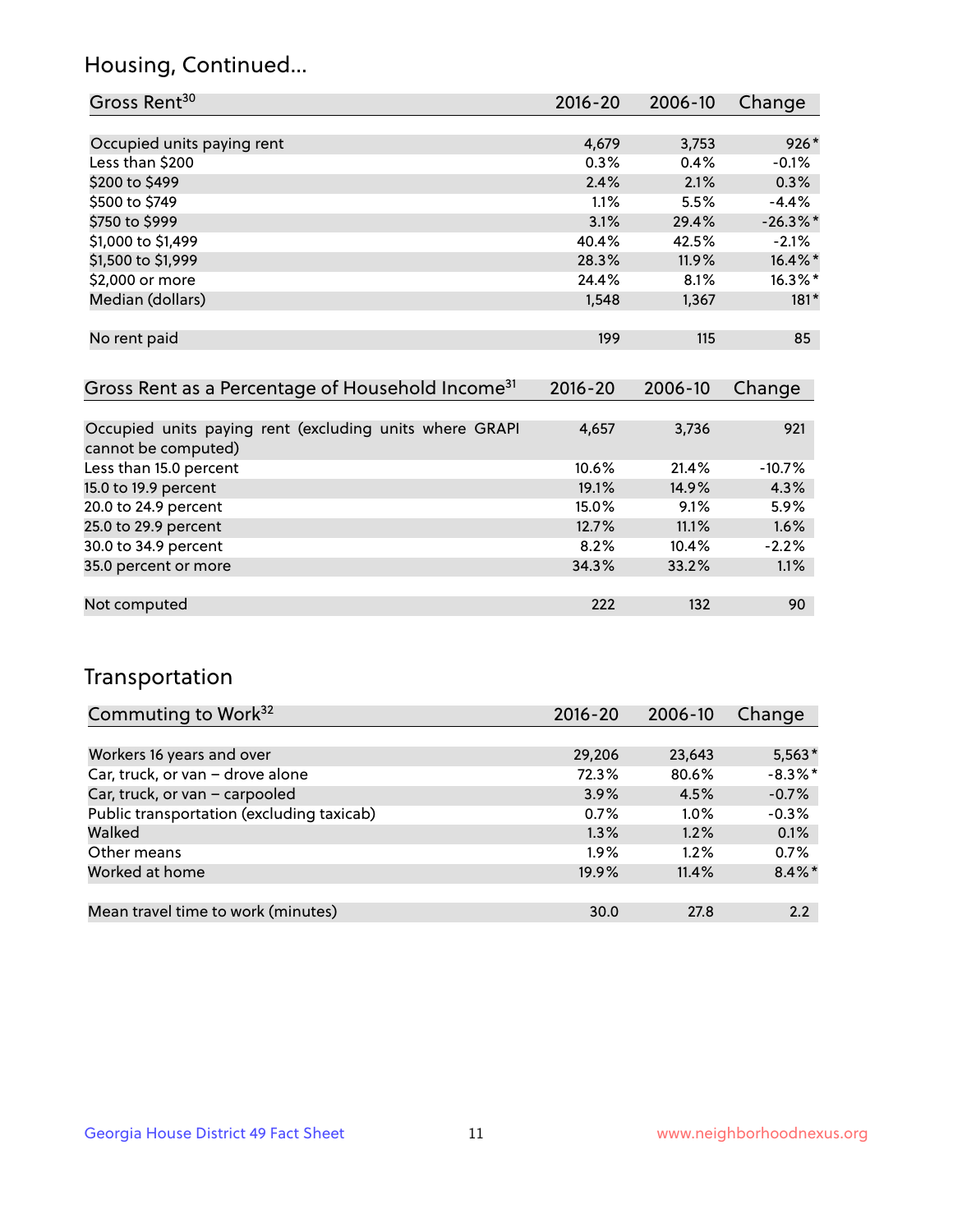## Transportation, Continued...

| Vehicles Available <sup>33</sup> | $2016 - 20$ | 2006-10 | Change   |
|----------------------------------|-------------|---------|----------|
|                                  |             |         |          |
| Occupied housing units           | 21,677      | 18,521  | $3,156*$ |
| No vehicles available            | 4.7%        | 3.7%    | 1.0%     |
| 1 vehicle available              | 26.1%       | 26.8%   | $-0.7%$  |
| 2 vehicles available             | 48.0%       | 51.0%   | $-2.9%$  |
| 3 or more vehicles available     | 21.1%       | 18.5%   | 2.6%     |

#### Health

| Health Insurance coverage <sup>34</sup>                 | 2016-20 |
|---------------------------------------------------------|---------|
|                                                         |         |
| Civilian Noninstitutionalized Population                | 58,585  |
| With health insurance coverage                          | 93.7%   |
| With private health insurance coverage                  | 85.3%   |
| With public health coverage                             | 19.0%   |
| No health insurance coverage                            | 6.3%    |
| Civilian Noninstitutionalized Population Under 19 years | 14,970  |
| No health insurance coverage                            | 5.2%    |
| Civilian Noninstitutionalized Population 19 to 64 years | 34,837  |
| In labor force:                                         | 28,647  |
| Employed:                                               | 27,186  |
| With health insurance coverage                          | 91.5%   |
| With private health insurance coverage                  | 89.5%   |
| With public coverage                                    | 3.1%    |
| No health insurance coverage                            | 8.5%    |
| Unemployed:                                             | 1,461   |
| With health insurance coverage                          | 92.5%   |
| With private health insurance coverage                  | 82.5%   |
| With public coverage                                    | 10.8%   |
| No health insurance coverage                            | 7.5%    |
| Not in labor force:                                     | 6,191   |
| With health insurance coverage                          | 92.6%   |
| With private health insurance coverage                  | 86.5%   |
| With public coverage                                    | 10.6%   |
| No health insurance coverage                            | 7.4%    |